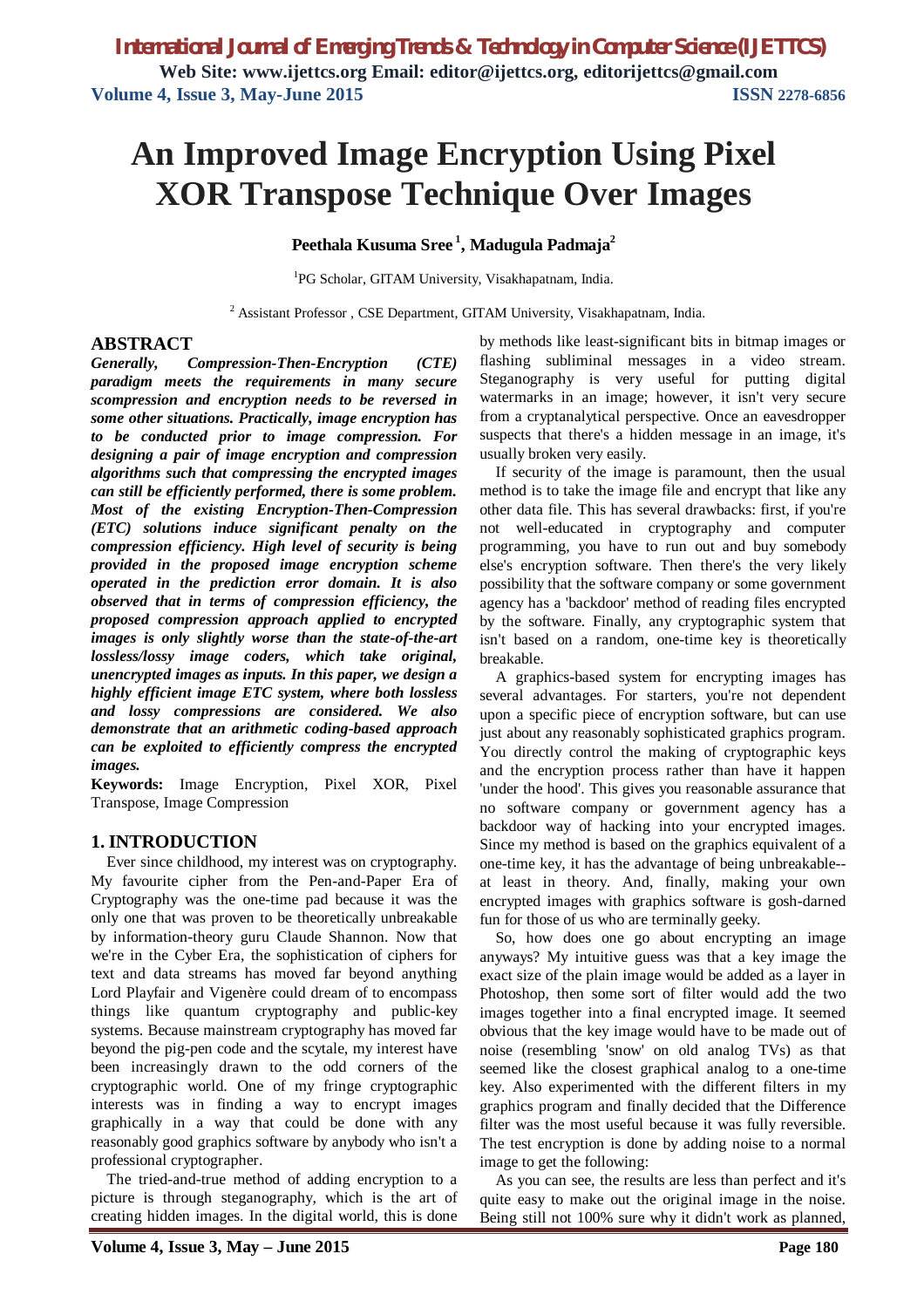this failure spurred me on to find a better solution. First read up on Moni Naor and Adi Shamir's clever method of visual cryptography using plastic transparencies. Then modified this method to work with my graphics software and later expanded it to work with RGB images instead of just black and white. Then removed a superfluous step or two--and pretty much ended up where it started, but with a slight twist. That slight twist was to reduce the number of colors in the key and plain images to a specific eightcolor palette before adding the two images together. This was the theoretical breakthrough that made my method practically.

Nowadays, information security is becoming more important in data storage and transmission. Images are widely used in several processes. Therefore, the protection of image data from unauthorized access is important. Image encryption plays a significant role in the field of information hiding. Image hiding or encrypting methods and algorithms range from simple spatial domain methods to more complicated and reliable frequency domain ones. From the study of research paper and other my conclusion was that in there are no clarifications which type of images they are using to perform image encryption and decryption procedure. And also analyzed that there is no clarification about the configuration of machine and platform where all the experiment are calculating. Another thing which was measured by me was that the proposed transformation table have very complex structure and not easy to understand which is the cause of poor efficiency. From further study it is observed that Images are different from text. Although we may use the raditional cryptosystems to encrypt images directly, it is not a good idea for two reasons. One is that the image size is almost always much greater than that of text. Therefore, the traditional cryptosystems need much time to directly encrypt the image data. The other problem is that the decrypted text must be equal to the original text. However, this requirement is not necessary for image data. Due to the Characteristic of human perception, a decrypted image containing small distortion is usually acceptable.

## **2. OVERVIEW**

#### **2.1 PIXEL XOR TRANSPOSE TECHNIQUE**

In this module the image should be encrypt and decrypt by using pixel XOR transpose technique. In this the sender will encrypt the image before sending it. The sender will take the data hide image and encrypt it by performing XOR operation and then followed by transpose operation. The output image from these pixels is the encrypted image. The receiver will do the reverse operation for decryption.

#### **2.2 ADVANCED ENCRYPTION STANDARD (AES)**

In this module the AES (Advanced Encryption Standard) Algorithm is used for encrypting the message by the sender. This data is converted into the binary format by the sender. The hidden binary data is retrieved by the receiver. The decryption process is done by the receiver using the same AES Algorithm.

#### **2.3 ARITHMETIC CODING**

After image encryption the sender will compress the sent image. The compression of image can be done by using arithmetic coding technique. The compressed image will be sent to the receiver. The receiver will retrieve the compressed image and decompress that image using arithmetic coding technique. By performing this technique we can improve efficiency of given system.



**Fig.1** SYSTEM DESIGN

#### **3. EXISTING SYSTEM**

In previous days the image is transferred through network in the form of plain format. Transferring image through network in the form of plain format will cause security problem. Security can be provided by transferring the image in the form of unknown format. By converting it into the unknown format encrypting the image is done by using any technique.

#### **3.1 DISADVANTAGES**

I) The transfer of data and image through network will cause a problem of security.

II) The problem of size by transferring the data and the image through network is also found. Also if the size increases then the efficiency of the network will decrease.

#### **3.2 PROBLEM IDENTIFICATION**

The identification of problem is to reduce the security of given data and image. Another issue is to increase efficiency of the existing system. So these are the problems to identify problem of existing system.

#### **3.3 PROBLEM DEFINITION**

Nowadays, information security is becoming more important in data storage and transmission. Images are widely used in several processes. Therefore, the protection of image data from unauthorized access is important. Image encryption plays a significant role in the field of information hiding. Image hiding or encrypting methods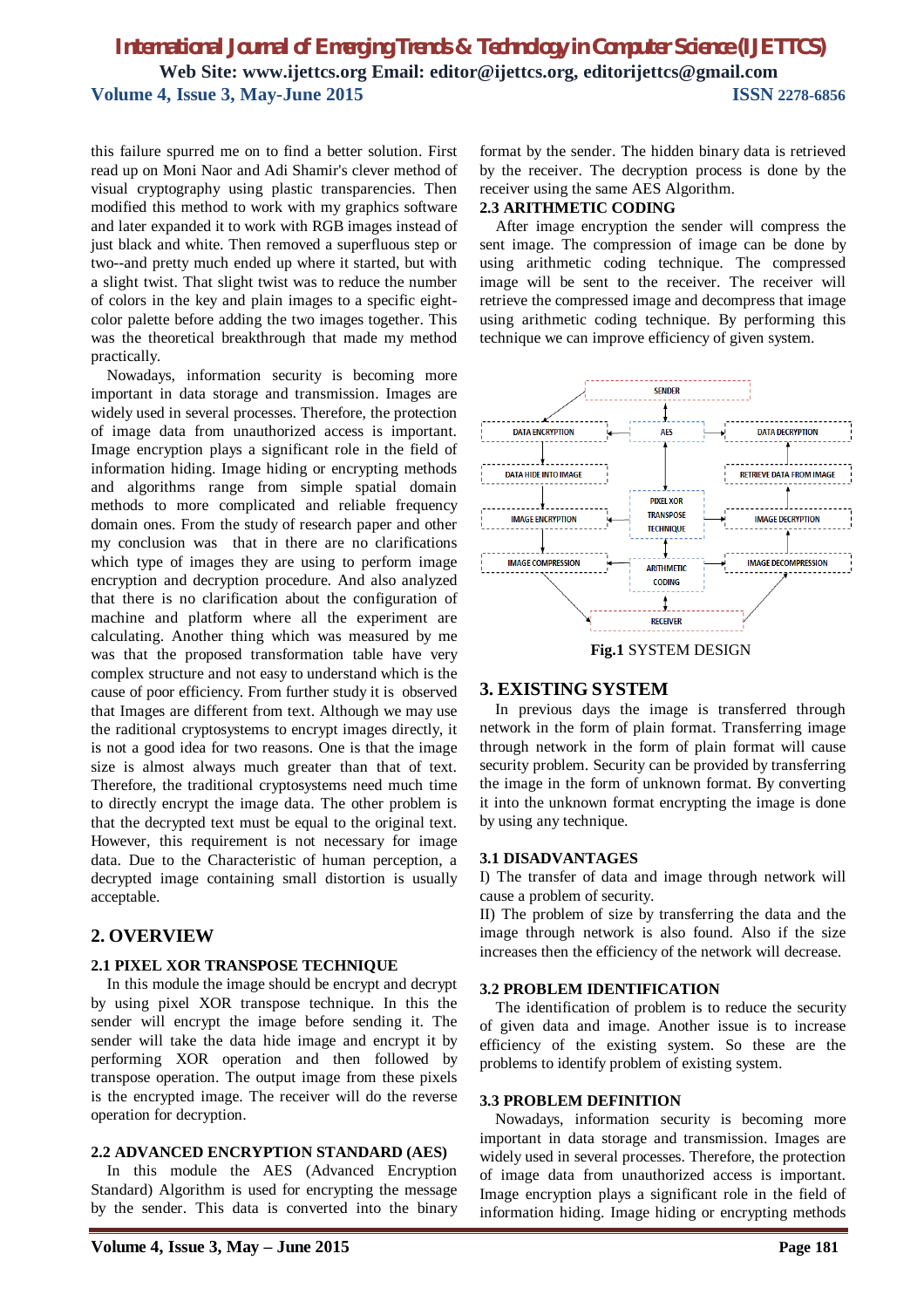and algorithms range from simple spatial domain methods to more complicated and reliable frequency domain ones. From the study of research paper and other it is concluded that in there are no clarifications that which type of images they are using to perform image encryption and decryption procedure. It is also analyzed that there is no clarification about the configuration of machine and platform where all the experiments are calculated. Another thing which is measured is that proposed transformation table have very complex structure and not easy to understand which is the cause of poor efficiency. From further study it is observed that Images are different from text. Although we may use the raditional cryptosystems to encrypt images directly, it is not a good idea for two reasons. One is that the image size is almost always much greater than that of text. Therefore, the traditional cryptosystems need much time to directly encrypt the image data. The other problem is that the decrypted text must be equal to the original text.

# **4. PROPOSED SYSTEM**

Now-a-days steganography places an important role for provide more security in the network. Because the steganography technique will give more security and those are efficient one. In this paper it is proposed that concepts of data hiding, image encryption and compression of image. So using those techniques the efficiency and security of given system can be improved. The following are the steps involved in the proposed system.

## **4.1 ENCRYPTION KEY GENERATION**

The Encryption Key Generation is the basic step which is used for the encoding and decoding of the data. The following are the steps used for generating Encryption Key:

1. Sender and receiver agree to use a prime numbers *p*  and *g*.

2. Sender chooses a secret integer *a*, then sends receiver the calculated public key  $A = (g \, pow(a)) \, mod \, p$ .

3. Receive chooses a secret integer *b*, then sends sender the calculated public key  $B = (g \, pow (b)) \bmod p$ .

- 4. Sender computes  $e = (B \, pow (a)) \bmod p$ .
- 5. Receiver computes  $e = (A \, pow(b)) \bmod p$ .

6. Now the sender and the receiver contain same encryption key.

## **4.2 ENCRYPTION AND DECRYPTION OF MESSAGE**

Before sending the message the sender will encrypt the message using Steganography technique. In this project the AES algorithm is used for message encryption and decryption purpose. After the generation of public key encryption of the message using this key is done. After encryption the original message is converted into a cipher

text. This cipher text is converted back to the original text at the receiver side.

#### **4.3 DATA HIDE INTO IMAGE**

In this module the sender will hide data into sent image by using LSB technique. Before storing data into image, encryption is done by using AES algorithm. After encrypting the data the sender will get cipher text and convert into binary format. After converting into binary format the sent image is retrieved and the pixels of the image is displayed. In each pixel the LSB bit is replaced with the data. This process will continue complete data is hidden. After hiding the data into pixel the data hide image is obtained.

#### **4.4 PIXEL XOR TRANSPOSE TECHNIQUE**

In this module the image should be encrypted and decrypted by using pixel XOR transpose technique. In this the sender will encrypt the image before sending it. The sender will take the data hide image and encrypt by using following procedure.

#### **4.4.1 ENCRYPTION PROCESS**

The encryption process is used to convert the image into the unknown format. This can be done using the following steps:

(i) The whole image is selected and named as I.

(ii) Then store all the pixel values of I in a two dimensional array named as P like every image have rows or column wise pixels.

(iii) Now, row wise XOR all the bits of pixel from top to bottom like firstly XOR first and second row and then store first row as XOR Result and second rows as it is. Then XOR second and third rows and store according to previous operation and then apply to all the rows.

(iv) A square grid of required size constructed by taking binary data from the XOR data.

(v) Now grid transposition applied by reading data diagonally and writing it down on row basis from left to right.

(vi) A new grid is generated after transposition.

(vii) The new grid is converted into ASCII sequence and written into Image file.

#### **4.4.2 DECRYPTION PROCESS**

The encrypted image is now decrypted by the receiver to obtain the original image. After decompression of image, the image can be converted into pixel and perform the decryption process.

(i) square grid of required size is constructed by taking binary data from the Image file.

(ii) Now grid transposition is applied by reading data row wise and writing it down diagonally from left to right.

(iii) A new grid is generated after transposition.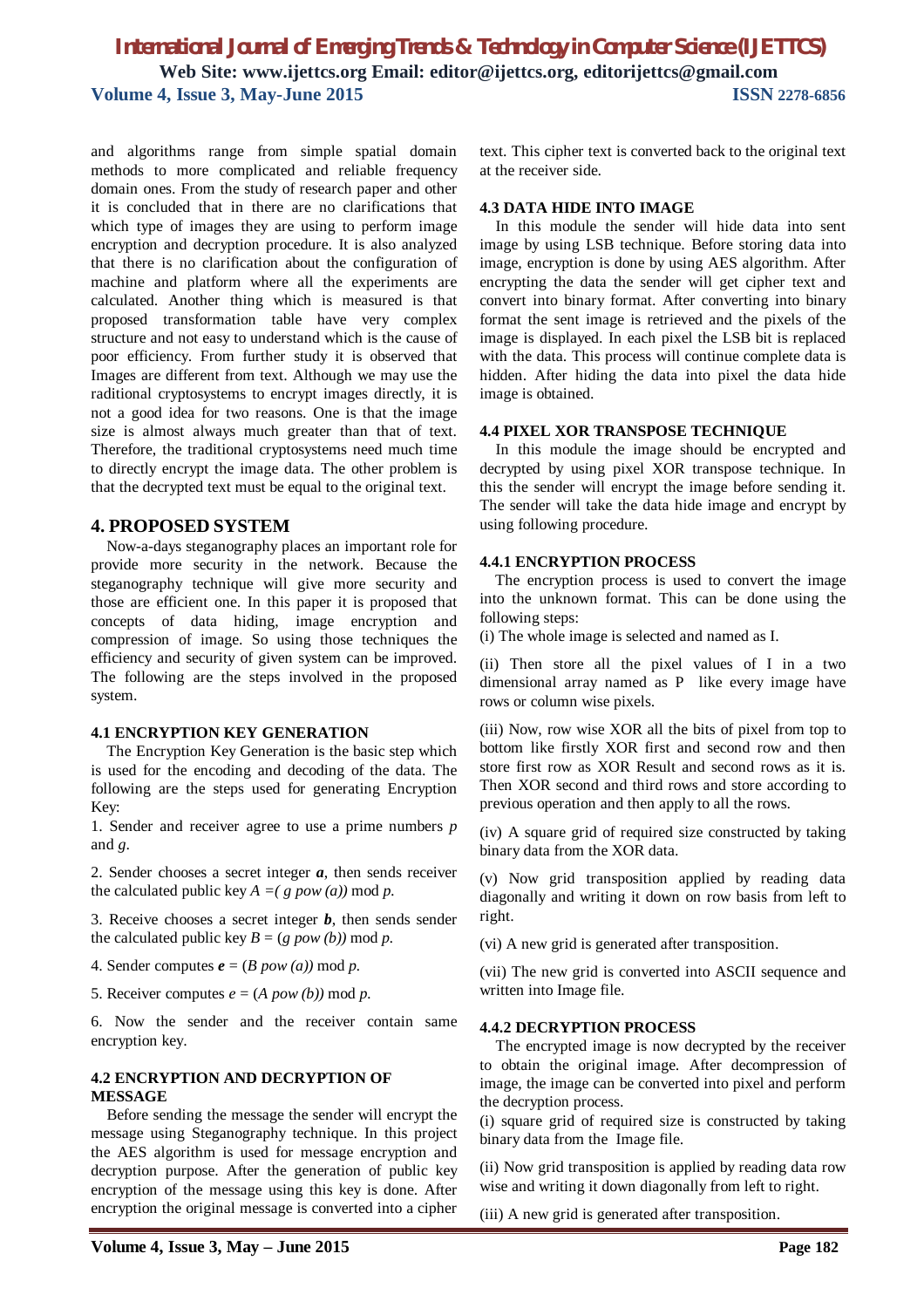(iv) Now, row wise XOR of all the bits of pixel from top to bottom like firstly XOR first and second row and then store first row as XOR Result and second rows as it is. Then XOR second and third rows and store according to previous operation and then apply to all the row.

(v) Then store all the pixel values of I in a two dimensional array named as P and obtain the original image.

## **4.5 COMPRESSION AND DECOMPRESSION IMAGE**

After completion image encryption the sender will compress the sent image. The compression of image can be done by using arithmetic coding technique. The completion of image compression the sender will send to receiver. The receiver will retrieve the compressed image and decompress that image using arithmetic coding technique. By performing this technique we can improve efficiency of given system.

# **5. EXPERIMENTAL RESULT**

| Key Generation                                                           | $\mathbf{x}$<br>$=$                                                         |
|--------------------------------------------------------------------------|-----------------------------------------------------------------------------|
| Diffie Helleman Key Exchange<br>P Value: $23$<br>G Value:<br>a Value: 18 | $\overline{7}$<br>Public Key: 18<br>Calculate                               |
|                                                                          | Send                                                                        |
| Rece Public Key: 14                                                      | Receive                                                                     |
| Encryption key: 4                                                        | Calcullate                                                                  |
| Enter the Message:                                                       |                                                                             |
| The Cipher Text Is:                                                      | Encrypt<br>l6f2dc748cfd69a0294c126dc3612c29675f06acb3fcabe0c0fefb5fb8e5777d |
| $\blacktriangleleft$<br>Convert Into Binary Format:                      | T<br>Þ<br>Convert                                                           |
|                                                                          | 1000111000011001010011010100110111001101110011011101100011                  |
| $\blacktriangleleft$                                                     | $\overline{\mathbb{I}}$<br>Þ                                                |
|                                                                          | Next<br>Exit                                                                |

## **Fig 2. DEFFIE HELLMAN KEY EXCHANGE**

Fig. 2 is the page after sender login and here the public key is generated and sent to the receiver. The receiver's public key is received. Using the receiver's public key the encryption key is generated. The message is encrypted and converted to binary format.



## **Fig. 3** READ IMAGE

In Fig. 3 image is browsed and the R,G,B Values are obtained.



## **Fig 4.** DATA HIDE

In Fig. 4 R,G,B Values, the binary values of the message are saved.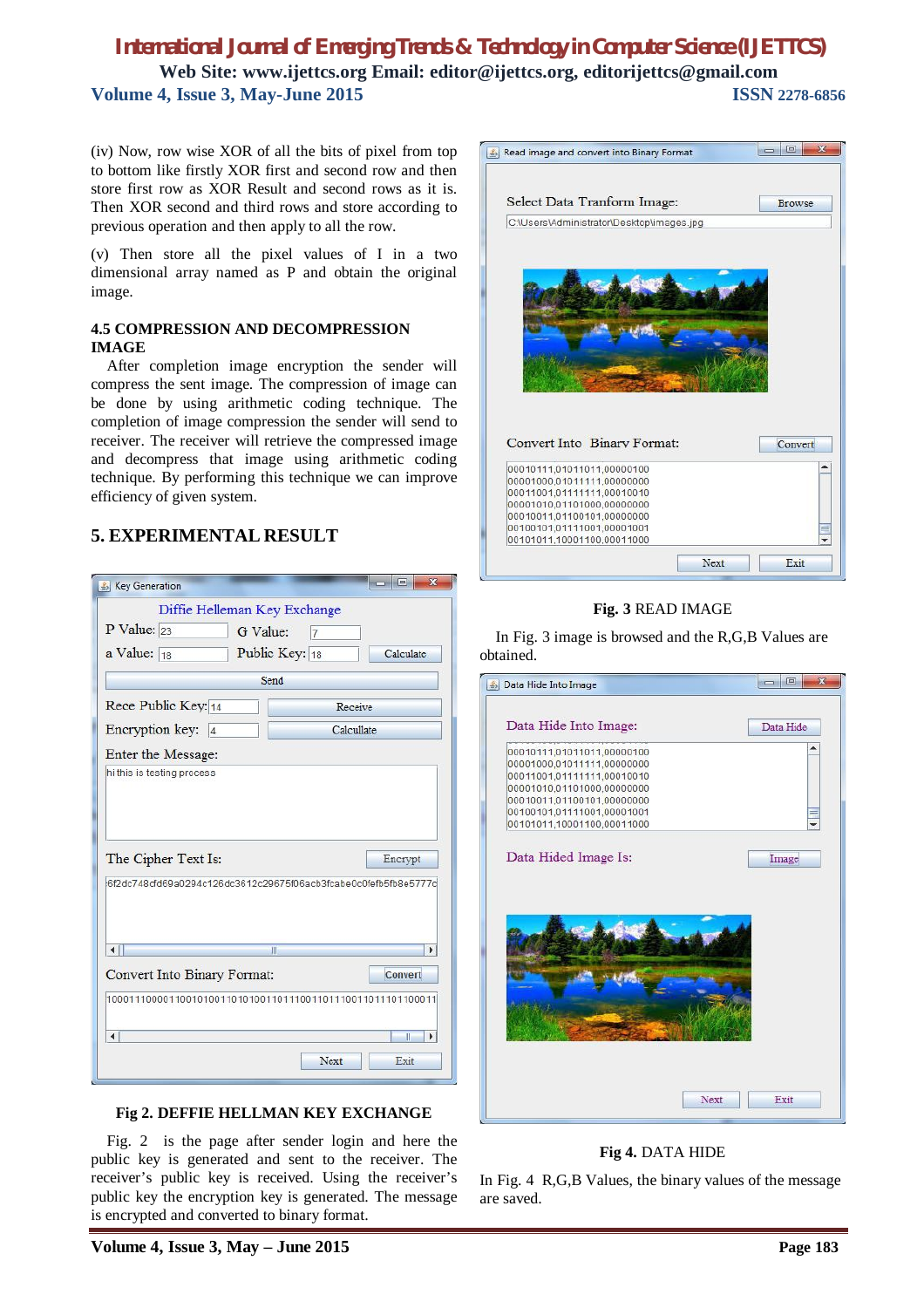|                                                                                                     |                                  |                |                |                    |         |                |                  |          |                    | <b>Grid Reading</b>      |   |
|-----------------------------------------------------------------------------------------------------|----------------------------------|----------------|----------------|--------------------|---------|----------------|------------------|----------|--------------------|--------------------------|---|
| $\theta$                                                                                            | $\overline{1}$                   | $\overline{2}$ | $\overline{3}$ | $\Delta$           | 5       | 6              | $\overline{7}$   | 8        | $\overline{Q}$     | 10                       |   |
| lo.                                                                                                 | l0                               | 1538           | 65792          | 257                | 65537   | 65536          | 65792            | 65536    | 65793              | lö.                      | A |
| 257                                                                                                 | 257                              | 65792          | ٥              | 65793              | IO      | o              | 65793            | 10       | O                  | Iō                       | Ξ |
| 257                                                                                                 | O                                | 0              | 196867         | O                  | In      | $\overline{0}$ | n                | lö.      | O                  | lö.                      |   |
| IO.                                                                                                 | 67331                            | 65793          | Ō              | $\overline{0}$     | 196865  | 65793          | Iō.              | l0       | b                  | lö                       |   |
| o                                                                                                   | l0                               | I0             | 0              | 197379             | IO      | 0              | 459520           | l0       | O                  | lo                       |   |
| 67331                                                                                               | 0                                | l0             | 73473          | O                  | lö.     | $\overline{0}$ | o                | lö.      | O                  | lö.                      |   |
| ō                                                                                                   | l0.                              | b              | Ü.             | o                  | 67328   | 459520         | IO.              | l0       | b.                 | lo.                      |   |
| 515                                                                                                 | 66304                            | 72963          | 196866         | 196867             | 196609  | 327682         | 262402           | 459008   | 67329              | 197120                   |   |
| lö.                                                                                                 | l0                               | b              | Ō              | $\overline{0}$     | lö.     | $\overline{0}$ | O                | l0       | b)                 | lö.                      |   |
| b                                                                                                   | I0                               | O              | l0             | O                  | l0      | <sup>0</sup>   | b                | lo       | O                  | lo                       |   |
| lö.                                                                                                 | l0                               | o              | Ō              | lo                 | o       | $\overline{0}$ | O                | lö       | O                  | Ō                        |   |
|                                                                                                     |                                  |                |                |                    |         |                |                  |          |                    |                          |   |
|                                                                                                     | l0                               | O              | lö.            | lo                 | I0      | <b>lo</b>      | b                | l0       | O                  | lö.                      |   |
| Ш                                                                                                   | h<br>The Grid Writing Of Pixels: | Б              | a              | L                  | 5       | Б              | Б                | 5        | h                  | 5<br><b>Grid Writing</b> | ¥ |
| $\theta$                                                                                            | $\mathbf{1}$                     | $\overline{2}$ | $\overline{3}$ | $\overline{4}$     | 5       | 6              | $\overline{7}$   | 8        | $\overline{9}$     | 10                       |   |
|                                                                                                     | 257                              | Ō              | 257            | 257                | 1538    | <sup>0</sup>   | IO.              | 65792    | 65792              | O                        |   |
|                                                                                                     | 2759451                          | 1904914        | Ō              | o                  | h       | 262147         | In               | In       | b                  | n                        |   |
|                                                                                                     | n                                | o              | Ō              | O                  | 1931033 | 4964802        | 5887609          | 6491660  | 854276             | 459786                   |   |
|                                                                                                     | Iō                               | o              | ö              | $\overline{0}$     | O       | <sup>0</sup>   | Iō.              | 197392   | 135424             | 399361                   |   |
|                                                                                                     | $\overline{0}$                   | $\overline{0}$ | $\ddot{0}$     | o                  | Ò       | $\overline{0}$ | 1835266          | n        | O.                 | 2978063                  |   |
|                                                                                                     | 1312000                          | 1997086        | 8248940        | 2739892            | 8197189 | 12855361       | 11988649         | 3023430  | 1389882            | 3673110                  |   |
|                                                                                                     | Ō                                | Ō              | 983812         | 853760             | 1785344 | 6820614        | 2032954          | 6448017  | 3616710            | 4002079                  |   |
|                                                                                                     | 263938                           | lo.            | 0              | O.                 | l0      | $\overline{0}$ | In.              | n        | 197121             | n                        |   |
|                                                                                                     | 983822                           | 1180929        | Ō              | l0.                | In      | 1257750        | 1640192          | 15362844 | 7611663            | 1315588                  |   |
| lo.<br>$\overline{\phantom{a}}$<br>Io.<br>lö.<br>Ō<br>67073<br>656647<br>11570<br>327681<br>6882821 | 2897450                          | 2325240        | 3110056        | 133146             | 1967366 | 14888          | 28777            | 657593   | 30651              | 618821                   |   |
|                                                                                                     | 2586634                          | 3243280        | 6489111        | 5657642            | 816655  | 1911040        | 1643018          | 666141   | 1841155            | 354826                   |   |
|                                                                                                     | 3087880                          | 336137         | 4063491        | 512                | 1574159 | 4543039        | 6016439          | 2364190  | 1773080            | 983560                   |   |
|                                                                                                     | 2178413                          | 7502375        | 3105524        | 265815             | 2511940 | 527380         | 334893           | 2167419  | 2634813            | 2893075                  |   |
| 1918534<br>3411200<br>1511879<br>1770774<br>4064570                                                 | 1273625<br>708227                | 6710038        | 524655         | 6383104<br>1735076 | 5711917 | 3018242        | 851987<br>800042 | 278289   | 2564384<br>3744602 | 592248<br>3738110        |   |

**Fig. 5** PIXEL XOR TRANSPOSE

In Fig. 5 the PIXEL XOR is done and also the TRANSPOSE is done diagonally. This is the image encryption.



**Fig. 6** IMAGE COMPRESSION

In Fig. 6 the image compression is done using Arithmetic Coding. This compressed data is sent to the receiver.

The receiver will receive the sender's public key and using that the encryption key is generated. This key will

be same as the sender's encrypted key. Now the received compressed data is decompressed and decrypted by doing all the reverse process.

# **6. CONCLUSION**

Within the proposed framework, the image encryption will be achieved. Highly efficient compression of the encrypted data has then been realized by a contextadaptive arithmetic coding approach. More notably, the coding efficiency of our proposed compression method on encrypted images is very close to that of the state-of-theart lossless/lossy image codecs, which receive original, unencrypted images as inputs. The image obtained at the receiver end will be secure compared to previous methods like sending through plain format.

# **REFERENCES**

- [1] J. Zhou, X. Liu, and O. C. Au, "On the design of an efficient encryptionthencompression system," in Proc. ICASSP, 2013, pp. 2872–2876.
- [2] T. Bianchi, A. Piva, and M. Barni, "On the implementation of the discrete Fourier transform in the encrypted domain," IEEE Trans. Inf. Forensics Security, vol. 4, no. 1, pp. 86–97, Mar. 2009.
- [3] T. Bianchi, A. Piva, and M. Barni, "Encrypted domain DCT based on homomorphic cryptosystems," EURASIP J. Inf. Security, 2009, Article ID 716357.
- [4] T. Bianchi, A. Piva, and M. Barni, "Composite signal representation for fast and storage-efficient processing of encrypted signals," IEEE Trans. Inf. Forensics Security, vol. 5, no. 1, pp. 180–187, Mar. 2010.
- [5] M. Barni, P. Failla, R. Lazzeretti, A.-R. Sadeghi, and T. Schneider, "Privacy-preserving ECG classification with branching programs and neural networks," IEEE Trans. Inf. Forensics Security, vol. 6, no. 2, pp. 452–468, Jun. 2011.
- [6] Z. Erkin, T. Veugen, T. Toft, and R. L. Lagendijk, "Generating private recommendations efficiently using homomorphic encryption and data packing," IEEE Trans. Inf. Forensics Security, vol. 7, no. 3, pp. 1053–1066, Jun. 2012.
- [7] M. Johnson, P. Ishwar, V. M. Prabhakaran, D. Schonberg, and K. Ramchandran, "On compressing encrypted data," IEEE Trans. Signal Process., vol. 52, no. 10, pp. 2992–3006, Oct. 2004.
- [8] D. Schonberg, S. C. Draper, and K. Ramchandran, "On blind compression of encrypted correlated data approaching the source entropy rate," in Proc. 43rd Annu. Allerton Conf., 2005, pp. 1–3.
- [9] D. Schonberg, S. C. Draper, and K. Ramchandran, "On compression of encrypted images," in Proc. IEEE Int. Conf. Image Process., Oct. 2006, pp. 269– 272.
- [10] Menda.VasudhaRani and JayanthiRaoMadina, "An Improved Pixel Transpose Technique over Images"